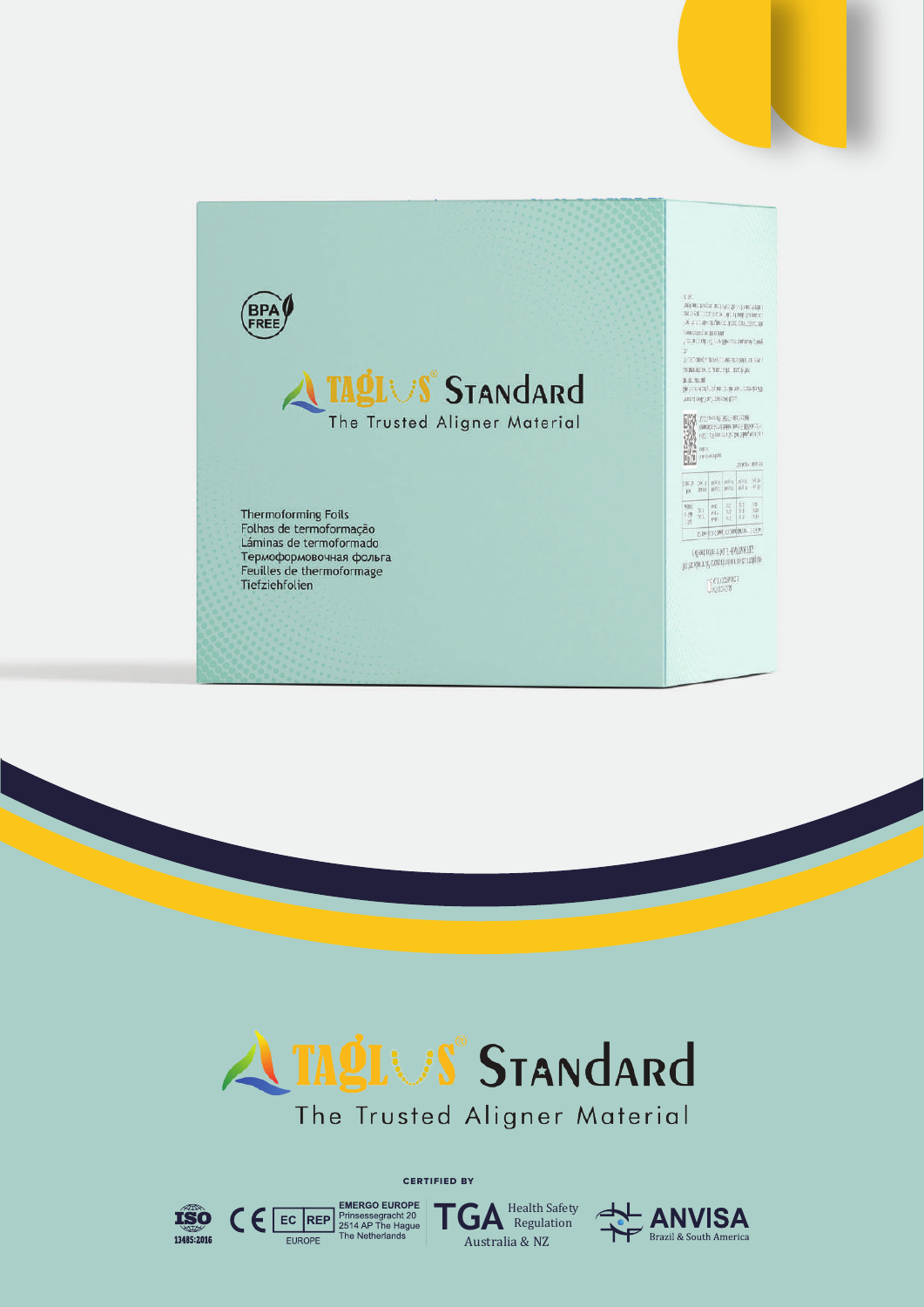## ABOUT TAGLUS **STANDARD™**

 $\frac{1}{2}$ 

Ñ, Ñ.  $\bullet$ 

 $\alpha$ 

 $\sim$  $\bullet$  $\ddot{\phantom{a}}$  $\bullet$ 

 $\alpha$  $\alpha$  $\alpha$ 

Taglus standard is a high-performance copolyester product with excellent transparency, chemical resistance, and superior processability. The material is a unique engineering combination of elasticity and rigidity in a perfect balance. This is accompanied by superior aesthetics, high optical clarity, and stain resistance.

#### **SIZES**

| <b>Dimensions</b>       | <b>Thickness (mm)</b> |
|-------------------------|-----------------------|
| $\oslash$ 125mm         | 0.762                 |
| 120mm<br>$\bigcirc$     | 1.02                  |
| $125$ mm $\times$ 125mm |                       |

 $\bullet$ 

 $\alpha$ 

'Some variations are inherent in plastic testing, and the preceeding data is considered to be representative approximate of the average values. Vedia Solutions makes no representation that the material in any representation that the material in any particular shipment confirm exactly to the given values. Conversions of metric / U.S. customary values may have been rounded off and therefore may not be exact conversions.

Neither vedia Solutions nor its marketing affiliates shall be responsible for the use of this information or any of the product method or apparatus mentioned, and you must make your own determination of its suitability and completeness for your own use and purchasers of your products. NO WARANTEE IS MADE OF THE MERCHANTABILITY OR FITNESS OF ANY PRODUCT AND NOTHING HEREIN WAVES ANY OF THE SELLER'S CONDITIONS OF SALE.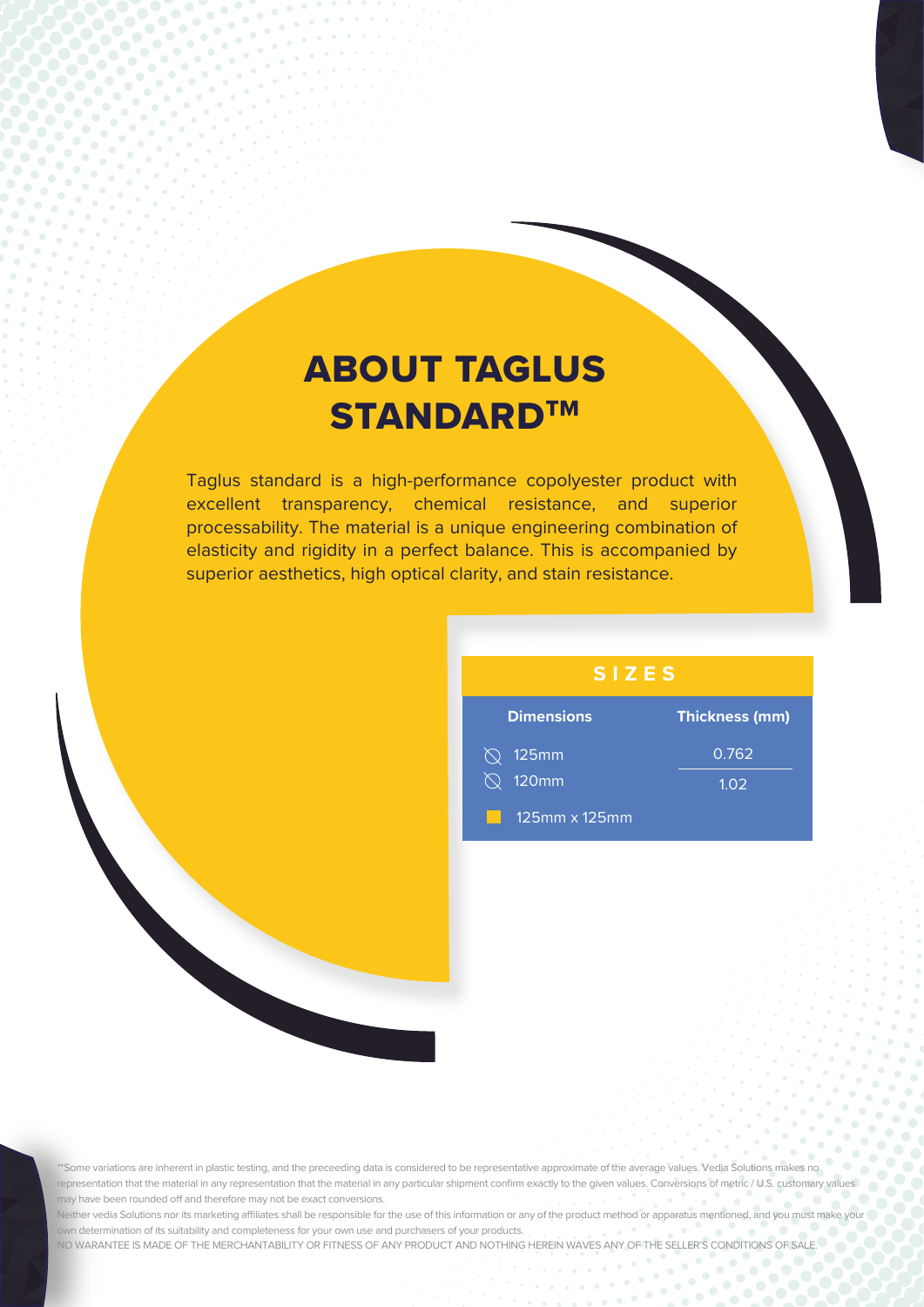Engineered for clear aligners and retainers with superior mechanical properties :

**HIGH FLEXURAL MODULUS** of 304380 psi to give crack free durable aligners and retainers.

**HIGHEST IMPACT STRENGTH** of 105 J/m Vs all traditional materials available for aligners and retainers, makes it more resistant to deformation and cracks over time.

**LIGHT TRANSMISSION PERCENTAGE** at 90% (according to ASTM D-103) making it optically clear.

**MOISTURE RESISTANT DUAL PROTECTIVE MASKING** makes it scratch, dust resistant and ensures the quality of the aligner/retainer is preserved throughout the thermoforming process as well.

# INDICATIONS

#### **CLEAR ALIGNERS**

Taglus Standard serve as a fine esthetic and predictable solution of dental alignment problems.Based on the recommendations of certified orthodontist,the aligners generate gentle and consistent forces approximately up to 0.25 mm per aligner in 7 to 15 days days

#### **ORTHODONTIC RETAINER**

Can be used to design transparent orthodontic retainers post treatment due its excellent crack resistant properties thereby improving patient compliance

#### **SURGICAL SPLINT**

Taglus Standard can be used fabricate surgical splints due to greater stability, consistently high quality due to zero curing shrinkage. Adequate binding to all types of light and heat cured acrylics and precise adaptation to

the model under pressure adds to its popularity as a splint material.

### **CERTIFICATIONS**